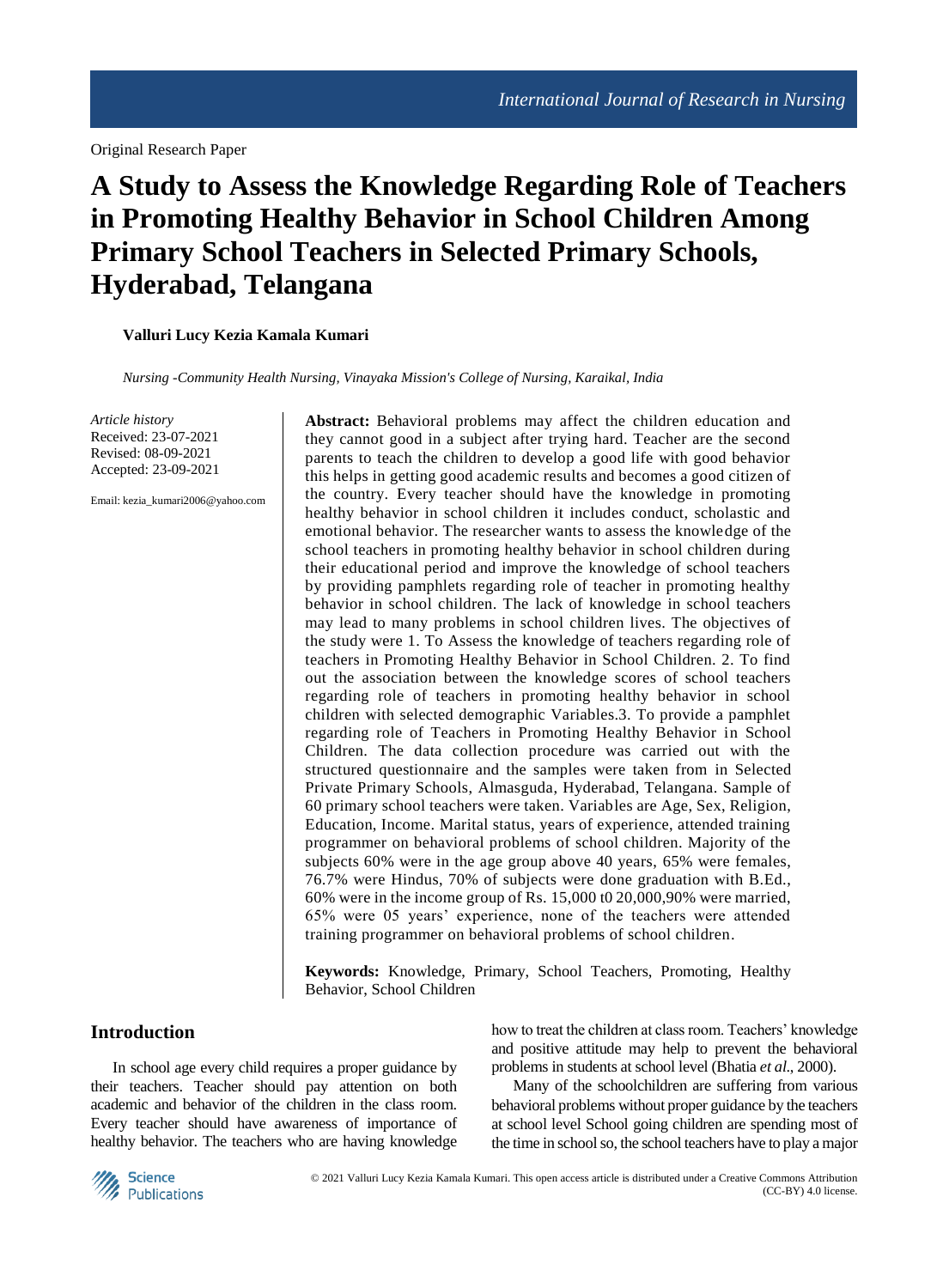role in developing healthy behavior in school children. School Children are influenced by their teacher's behavior. It is necessary to conduct health educational programmers on prevention of behavior problems in school children. Disruptive behavior of children shows bad effects on the children life, society and also on the country (Achenbach *et al*., 2008).

India State-Level Disease Burden Initiative Mental Disorders Collaborators 2020, in children's mental disorders are the most common causes of morbidities in India. These disorders were present 197·3 million (95% UI 178·5-216·4) people, comprising 14·3% of the total population of India in 2017 (Sagar *et al*., 2020).

According to Malhotra and Patra, 2014 the prevalence rate of psychiatric disorders among children and adolescents in India were reported to be 6.46% in the community and 23.33% in the schools (Malhotra and Patra, 2014).

According to WHO September 2020 Childhood behavioral problems are the second leading cause of disease burden in young adolescents aged 10-14 years and the eleventh leading cause among older adolescents aged 15-19 years (Sunitha and Gururaj, 2014).

Childhood behavioral problems include lying, stealing, aggression, attention deficit hyperactivity disorder (characterized by difficulty paying attention, excessive activity and acting without regards to consequences, which are otherwise not appropriate for a person's age), learning disorder, anxiety, depression and nail biting. Childhood behavioral problems can effect on their life and may result in disruptive behavior (Dutta, 2014).

According to centers for disease control and prevention 7.4% of children aged 3-17 years (approximately4.5 million) have a diagnosed with behavior problem in United States children (APA, 2013).

Every teacher should educate the school children to understand and follow the rules and regulations of the society. Healthy behavior of the school children good behavior is a good asset to them to the family and society. Teachers have to motivate the school children to follow the healthy behavior and encourage them to reach their goals (Rajanidevi, 2019).

## **Materials and Methods**

Research Approach: Quantitative approach.

Research Design: Non experimental design.

Setting of the study: The study was conducted at Private Primary schools at Almasguda, Rural area, Hyderabad, Telangana.

Population: Primary school teachers dealing  $I<sup>st</sup>$  to  $5<sup>th</sup>$ class, who are working in rural area Private primary schools were the population of the study.

#### *Sample and Sampling Techniques*

Sample size: 60

Sampling technique: Convenient sample.

Development of Tool: Based on the objectives, a structural questionnaire was prepared to assess the knowledge of school teachers regarding Role of Teachers in Promoting Healthy Behavior in School Children among Primary School Teachers. Developed and validated a pamphlet regarding Role of Teachers in Promoting Healthy Behavior in School Children to distribute to the teachers.

## **Results**

The data was analyzed using descriptive and inferential statistics.

The study results showed that 10.0% of the teachers were had inadequate knowledge, 85.0% of them were had moderate knowledge and 5% of them had adequate knowledge regarding role of Teachers in Promoting Healthy Behavior in School Children. There is significant association between level of knowledge of teachers with selected demographic variables like age, education and year of experience Fig. 1.



**Fig. 1:** Knowledge level of school teachers regarding promoting healthy behavior in school children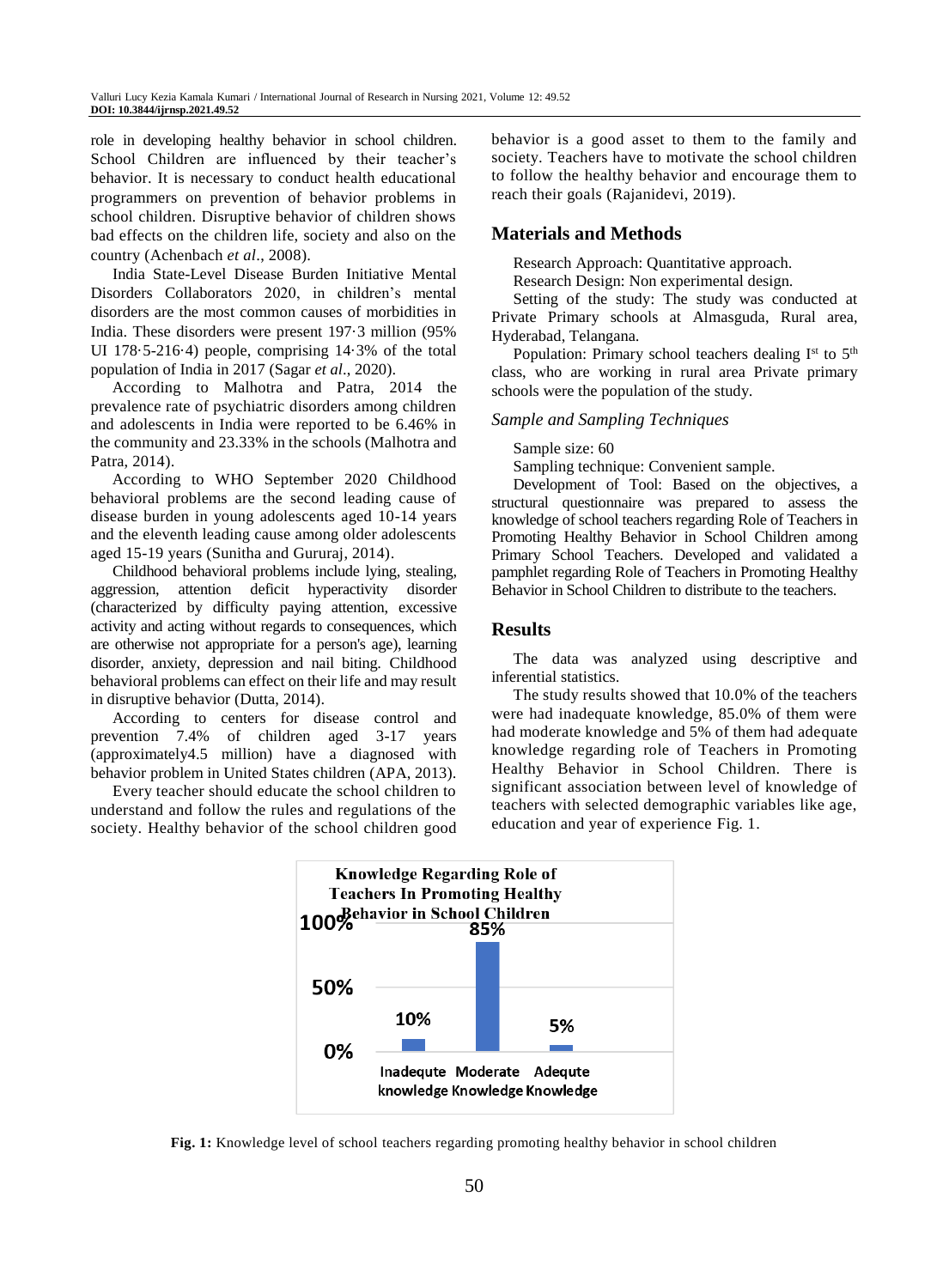## **Discussion**

This study attempted to assess the Knowledge of teachers regarding role of Teachers in Promoting Healthy Behavior in School Children. The major findings of the study were description of baseline variables of teachers was majority of the teachers 60% were in the age group above 40 years, 65% were females, 76.7% were Hindus, 70% of subjects were done graduation with B.Ed., 60% were in the income group of Rs. 15,000 to 20,000, 90% were married, 65% were 0-5years' experience and the teachers were attended training programmer on behavioral problems of school children were none.

The First Objective of the Study to assess the level of knowledge regarding role of teachers in Promoting Healthy Behavior in School Children. This study revealed 10.0% of the teachers had inadequate knowledge, 85.0% of them had moderate knowledge and 5% of them had adequate knowledge regarding role of school Teachers in Promoting Healthy Behavior in School Children.

The second Objective of the Study was to find out the association between knowledge scores of school teachers regarding role of teachers in promoting healthy behavior in school children with selected demographic Variables. There is significant association between the level of knowledge of teachers with selected demographic variables like age, education and year of experience.

The third objective of the study was to provide a pamphlet regarding role of teachers in Promoting Healthy Behavior in School Children. Prepared a pamphlet on role of teachers in Promoting Healthy Behavior in School Children and distributed to all the school teachers.

Vijayan *et al*. (2016) has shown in results that teacher has strong purposeful beliefs, high expectations, a positive friendly manner and an enthusiastic and engaging approach to teaching and learning then the classroom will be set up for students to succeed whatever the situation or place. Similarly, researcher feels that using self-monitoring techniques and specific strategies helps for healthy behavior in school children (Vijayan *et al*., 2016).

## **Conclusion**

Every teacher has to follow the above some of the basic and important steps to promote healthy behavior in school children. In school age only we can guide and educate the children about importance of healthy behavior. The study findings were revealed that majority (85%) of the teachers had moderate adequate knowledge. There is significant association between the level of knowledge of teachers with selected demographic variables like age, education and year of experience. This study result shows that the teachers are requires training programmers on promoting healthy behavior in school children. Development of training modules, life skill training so that they can take an active role at school level to be included in curriculum.

Significance of this study and findings was redound to the benefit of society considering that teachers to play an important role in developing and promoting healthy behavior in school children. Children with behavioral problems may face problems like lying, stealing and aggression effect on their life and chances to become criminal, ADHD and learning problems may effect on their studies anxiety and depression may effect on mental health. Having Knowledge on healthy behavior or good behavior may help to guide the children to become a good person.

However, the study has many limitations. It is a descriptive study done in small size sample. The same study with larger samples. Messages and teaching students to reflect and control their own behaviors, which would be useful to teach as part of a wider social and emotional aspects of learning curriculum.

## **Recommendations**

- 1. 1.A study can be carried out to evaluate the effectiveness of various teaching strategies like selfinstructional module, booklets and computers assisted instructions on promoting healthy behavior in school children
- 2. Arrange training programmes for teachers to various special schools
- 3. A similar study can be conducted with the experimental research design

## **Acknowledgement**

The author is grateful to the authorities of Primary schools, Almasguda, Hyderabad, Telangana

#### **Ethics**

Ethical clearance obtained before conducting study. It is confirmed that there won't be will be any ethical issues after the publication of this manuscript.

## **References**

- Achenbach, T. M., Becker, A., Döpfner, M., Heiervang, E., Roessner, V., Steinhausen, H. C., & Rothenberger, A. (2008). Multicultural assessment of child and adolescent psychopathology with ASEBA and SDQ instruments: Research findings, applications, and future directions. Journal of Child Psychology and Psychiatry, 49(3), 251-275. https://acamh.onlinelibrary.wiley.com/doi/abs/10.11 11/j.1469-7610.2007.01867.x
- APA. (2013). Diagnostic and Statistical Manual of Mental Disorders, 5th edition. American Psychiatric Association. Arlington, VA., American Psychiatric Association, 2013.